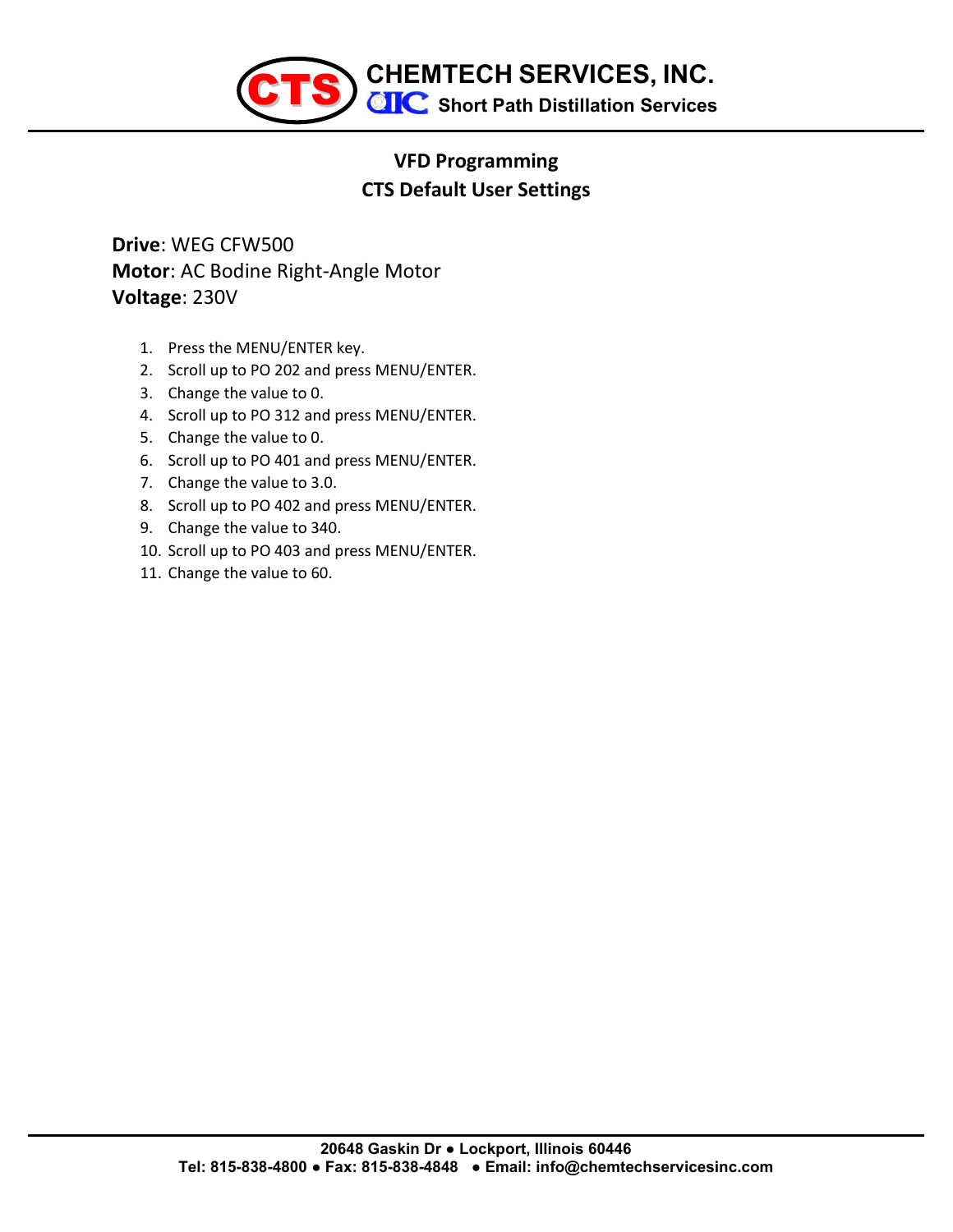

## **VFD Programming CTS Default User Settings**

**Drive**: WEG CFW500 **Motor**: WEG, NORD **Voltage**: 230V

- 1. Press the MENU/ENTER key.
- 2. Scroll up to PO 202 and press MENU/ENTER.
- 3. Change the value to 0.
- 4. Scroll up to PO 312 and press MENU/ENTER.
- 5. Change the value to 0.
- 6. Scroll up to PO 401 and press MENU/ENTER.
- 7. Change the value to 5.0.
- 8. Scroll up to PO 402 and press MENU/ENTER.
- 9. Change the value to 1760.
- 10. Scroll up to PO 403 and press MENU/ENTER.
- 11. Change the value to 60.

**Drive**: WEG CFW500 **Motor**: WEG, NORD **Voltage**: 460V

- 1. Press the MENU/ENTER key.
- 2. Scroll up to PO 202 and press MENU/ENTER.
- 3. Change the value to 0.
- 4. Scroll up to PO 312 and press MENU/ENTER.
- 5. Change the value to 0.
- 6. Scroll up to PO 401 and press MENU/ENTER.
- 7. Change the value to 3.0.
- 8. Scroll up to PO 402 and press MENU/ENTER.
- 9. Change the value to 1760.
- 10. Scroll up to PO 403 and press MENU/ENTER.
- 11. Change the value to 60.